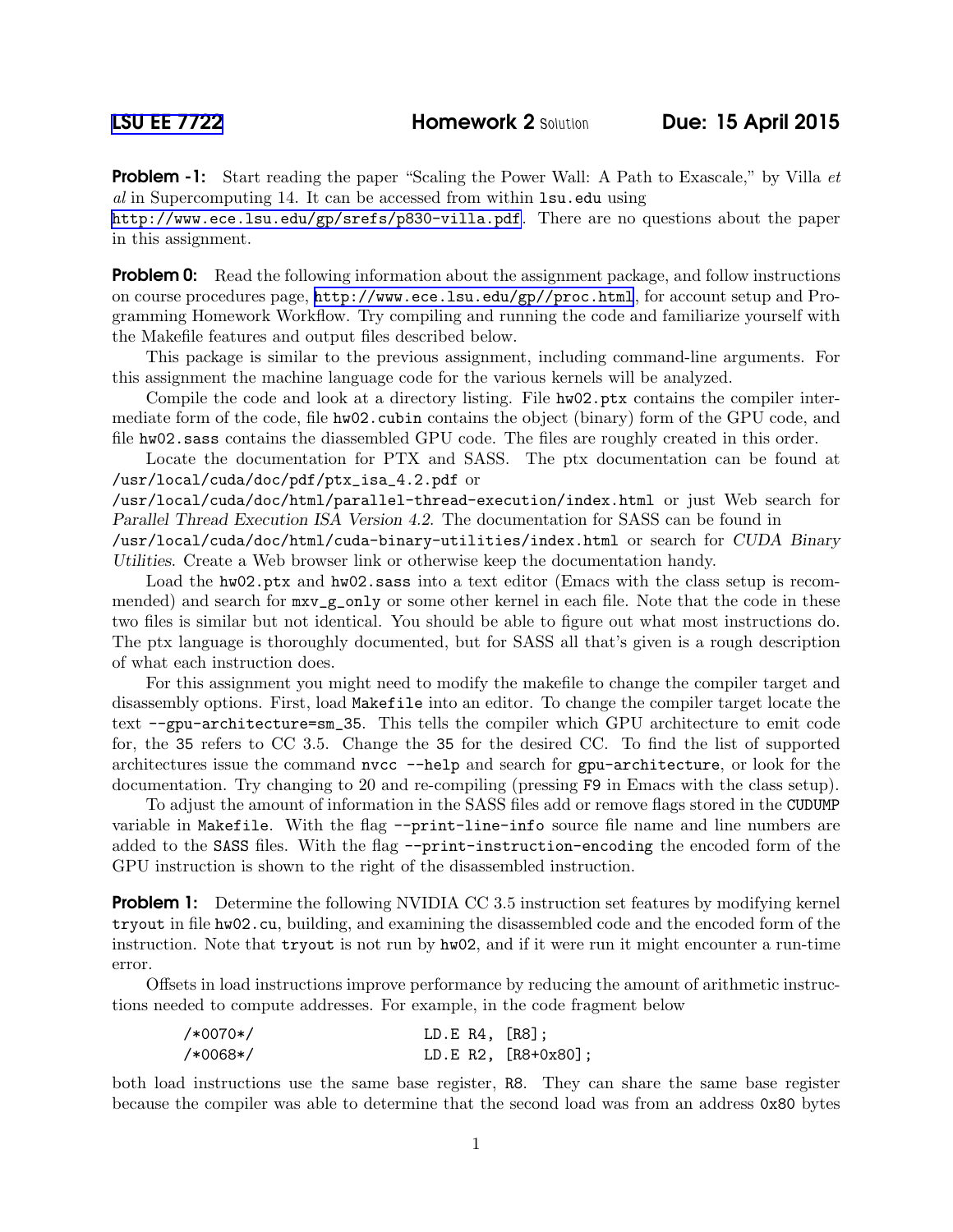after the address of the first load. If load instructions didn't have offsets, or if the compiler could not determine the offset at compile time additional instructions would be needed to compute the address of the second load. The NVIDIA compiler targeting CC 3.5 uses three additional instructions, though a good CPU compiler might just need one extra instruction. (The difference is due to the lack of 64-bit integer instructions.)

The maximum size of an offset is determined by the ISA. Determine the maximum offset size for CC 3.5. Show which bits in the instruction are used for the offset.

Solve this problem by modifying the code in tryout, compiling, and inspecting the SASS output. Remember that tryout is not actually run, so don't worry about the code generating runtime errors, such as exceeding array bounds.

*Based on experimentation, the largest offset obtainable is* 0x7ffffffc*, which spans 31 bits. But negative offsets are also possible, so the full size is 32 bits. Comparison of the encoded forms of several* LD.E *instructions reveals the position of the immediate field, and of the register fields (which must be 8 bits each since CC 3.5 devices can access 255 registers). The instruction format is:*

```
LD.E rd, [ rs + imm ]
opc
110001001<sub>2</sub>
63 55
        imm
         54 23
                                       ?
                                         00111_222 18
                                              rs
                                                     17 10
                                                       rd
                                                       9 2
                                                                ?
                                                                  0
                                                              1 0
Sample instructions used to infer format:
LD.E R7, [R14]; /* 0xc4800000001c381c */LD.E R5, [R8]; /* 0xc4800000001c2014 */
LD.E R4, [R8+0x80]; \frac{1}{8} /* 0xc4800000401c2010 */
LD.E R4, [R8+-0x80]; / /* 0xc4ffffffc01c2010 */
LD.E R2, [R8+0x6aaaaaa8]; /* 0xc4b55555541c2008 */
LD.E R2, [R8+0x7ffffffc]; /* 0xc4bffffffe1c2008 */
c4800000001c381c LD.E R7, [R14]
c4 1 000 0000 000 0 001 c381c <- Break up into parts.
```
**Problem 2:** The code in  $mxv$ <sub>-</sub> per\_thd uses type punning to access the input vector elements using 4-element vector load instructions. Two seemingly identical versions of the vector load is performed. Both are correct and with both the compiler has emitted a 4-element vector load instruction. However the one marked Plan A is slower than the one marked Plan B. Explain why.

hh b bbb hhhh hhh b bbb hhhhh <- h, hex; b, binary.

*The index expression in Plan B consists of two terms,* hN/4 *and* c/4*. Term* hN/4 *does not change in the* c *loop and so the compiler can compute it once per* h *loop iteration. The compiler will completely unroll the* c *loop and so the* expression  $c/4$  is a constant that can be used as an offset in a load instruction. For example, for  $N = 8$  there will be *two loads, one corresponding to*  $c = 0$  and the other corresponding to  $c = 4$ . The offsets will be 0 and  $4/4 \times 16 = 16$ , *respectively. The same base register will be used for both loads, which will be set to the value of*  $hN/4$  *computed before the* c *loop.*

So how is Plan A different? Because the compiler does not realize that both c and  $hN$  will be multiples of 4. *Therefore it can't be sure that*  $(hN + c)/4$  will be the same as  $hN/4 + c/4$ , and so it must re-calculate the expression *for each value of c. If the expression were changed to*  $(hN + c) \times 4$  *the compiler would use offsets for the loads. Note*  $t$ hat since  $N$  is a compile-time constant set to 8 the compiler should have known that  $hN$  would be a multiple of 4.

**Problem 3:** Hand-estimate the performance of the  $m \times v$ -per\_thd kernel in the following way. See 2013 Homework 6 Problem 2 for a similar problem.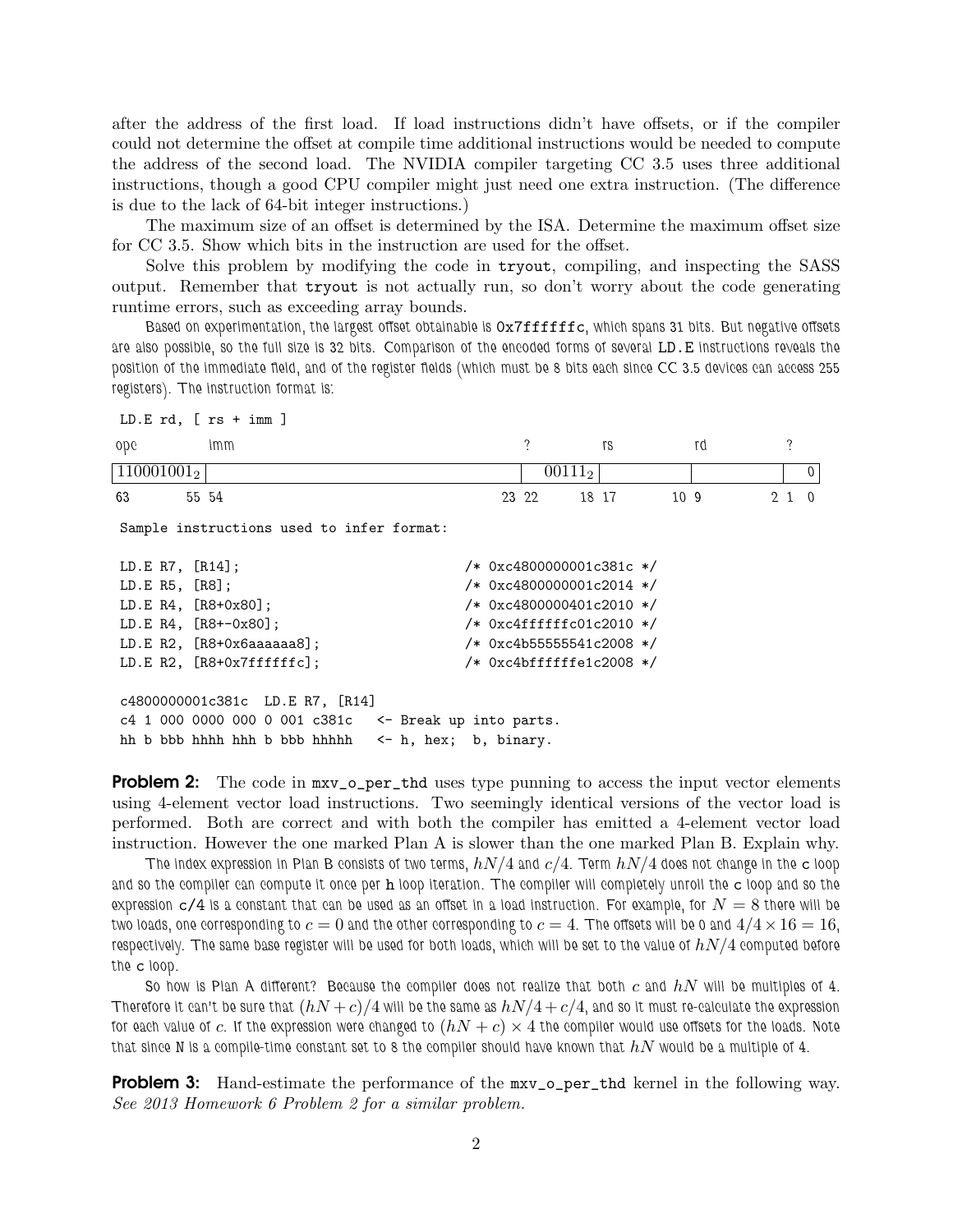(a) Using the instruction latencies provided below, compute the latency of a single h loop iteration. Call the latency  $t_L$  (for time of loop body). Note that to compute the latency one must keep track of instruction dependencies.

| Latency<br>/ Cycles | Instruction<br>Category                                    |
|---------------------|------------------------------------------------------------|
|                     |                                                            |
| 200                 | Global loads and stores                                    |
| -24                 | Shared memory loads and stores and instructions use shared |
|                     | memory operands.                                           |
| 12.                 | All other instructions.                                    |

 $\tau$ he loop latency is  $\vert t_{\rm L} = 334 \, \rm{cyc} \, \vert$ . The work to compute this latency is shown below. The column headed <code>AA</code> *shows the cycle number the instruction will start,* BBB *shows the registers modified by the instruction, and* CCCCC *shows when the registers will be available.*

*The table was constructed under the assumption that warps can be issued at a rate of one per cycle.*

| $.L_2$ :                                           |        | AA BBB CCCCC     |        |
|----------------------------------------------------|--------|------------------|--------|
| SHF.L R24, RZ, 0x3, RO;                            |        | 0 R24 at 12      |        |
| BFE $R3$ , $R0$ , $0x11c$ ;                        | 1 R3   |                  | at 13  |
| IADD RO, RO, R22;                                  |        | 2 R0 at 14       |        |
| IMAD.U32.U32.HI R2, R3, 0x4, R24;                  |        | 13 R2 at 25      |        |
| SHR R4, R2, 0x2;                                   |        | 25 R4 at 37      |        |
| IMAD R2.CC, R4, R19, c[0x3][0x130];                |        | 37 R2 at 49      |        |
| IMAD.HI.X R3, R4, R19, c[0x3] [0x134]; 49 R3 at 61 |        |                  |        |
| LD.E.128 R8, [R2];                                 |        | 61 R8-R11 at 261 |        |
| LD.E.128 R4, [R2+0x10];                            |        | 62 R4-R7 at 262  |        |
| FMUL R9, R9, R16;                                  |        | 261 R9 at 273    |        |
| FMUL R25, R5, R14;                                 |        | 262 R25 at 274   |        |
| FFMA R5, R13, R8, R9;                              |        | 273 R5 at 285    |        |
| FFMA R8, R23, R4, R25;                             |        | 274 R8 at 286    |        |
| ISETP.LT.AND PO, PT, RO, $c[0x3][0x0]$             | 275 PO |                  | at 287 |
| FFMA R4, R10, R17, R5;                             | 285 R4 |                  | at 297 |
| IADD R3, R24, R12;                                 | 286 R3 |                  | at 298 |
| FFMA R6, R6, R15, R8;                              | 287 R6 |                  | at 299 |
| FFMA R4, R11, R21, R4;                             | 297 R4 |                  | at 309 |
| IMAD R2.CC, R3, R20, c[0x3][0x128];                |        | 298 R2 at 310    |        |
| FFMA R5, R7, R18, R6;                              | 299 R5 |                  | at 311 |
| F2F.F32.F32 R4, R4;                                | 309 R4 |                  | at 321 |
| IMAD.HI.X R3, R3, R20, c[0x3][0x12c];              | 310 R3 |                  | at 322 |
| FADD R4, R4, R5;                                   | 321 R4 |                  | at 333 |
| ST.E [R2], R4;                                     |        | 333 No output    |        |
| @PO BRA '(.L_2);                                   |        | 334 No output    |        |

(b) Compute the minimum number of threads it would take for the kernel to completely utilize the dispatch hardware of a CC 3.5 device. Call this number  $n_d$ . Use the instruction throughputs given in Section 5.4 of the C Programming Guide version 7. For example, suppose the thread had 3 FMADD instructions and 4 integer add instructions. The time to issue  $n_d$  such threads would be  $3n_d/192 + 4n_d/32$ . To saturate the device solve  $3n_d/192 + 4n_d/32 = t_L$  for  $n_d$ .

*In the table below the instructions are grouped by type, and the issue rate for each type is shown. The rates for load and store instructions and for branch instructions are assumed. Using these instruction types and rates we get:*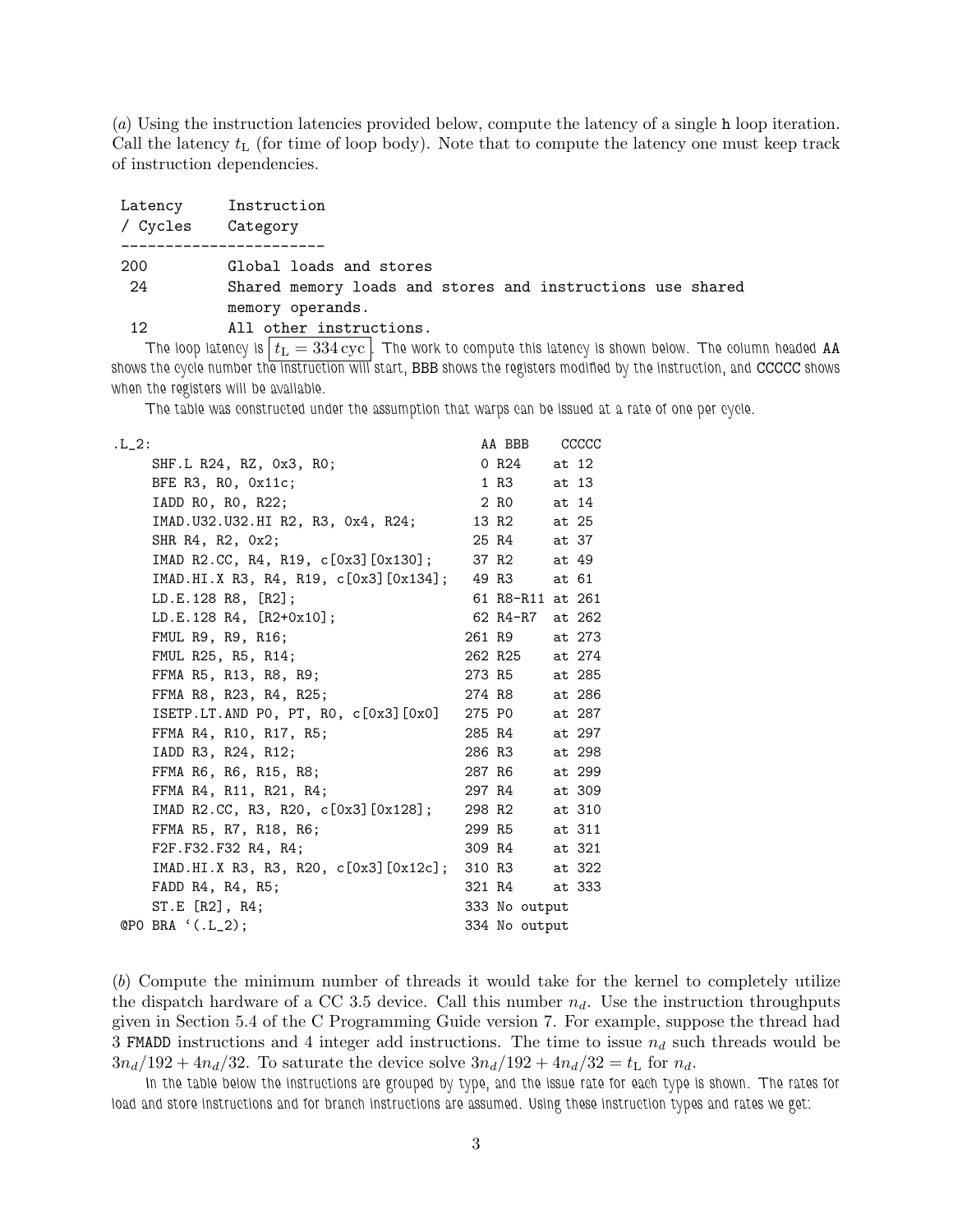$1n_d/32+9n_d/192+2n_d/160+5n_d/32+1n_d/160+3n_d/64+1n_d/32+2n_d/64+1n_d/64 = \frac{121}{320}n_d = t_L$ 

$$
n_d = \frac{320}{121} t_{\rm L} = \frac{320}{121} 334 = 883.306
$$

*We would need about 883 threads, or rounding up, 28 warps.*

Instructions Grouped by Category.

*.*

| F2F.F32.F32 R4, R4;                                |        | 309 R4 at 321     |       |        |
|----------------------------------------------------|--------|-------------------|-------|--------|
| 1 insn 32 / 32 warps per cycle                     |        |                   |       |        |
|                                                    |        |                   |       |        |
| FADD R4, R4, R5;                                   | 321 R4 |                   |       | at 333 |
| FFMA R4, R10, R17, R5;                             | 285 R4 |                   |       | at 297 |
| FFMA R4, R11, R21, R4;                             |        | 297 R4            |       | at 309 |
| FFMA R5, R13, R8, R9;                              | 273 R5 |                   |       | at 285 |
| FFMA R5, R7, R18, R6;                              | 299 R5 |                   |       | at 311 |
| FFMA R6, R6, R15, R8;                              | 287 R6 |                   |       | at 299 |
| FFMA R8, R23, R4, R25;                             | 274 R8 |                   |       | at 286 |
| FMUL R25, R5, R14;                                 |        | 262 R25           |       | at 274 |
| FMUL R9, R9, R16;                                  |        | 261 R9            |       | at 273 |
| 9 insn. 192 / 32 warps per cycle                   |        |                   |       |        |
| IADD RO, RO, R22;                                  |        | 2 RO              |       | at 14  |
| IADD R3, R24, R12;                                 |        | 286 R3            |       | at 298 |
| 2 insn. 160 / 32 warps per cycle                   |        |                   |       |        |
|                                                    |        |                   |       |        |
| IMAD R2.CC, R3, R20, c[0x3][0x128]; 298 R2         |        |                   |       | at 310 |
| IMAD R2.CC, R4, R19, c[0x3][0x130]; 37 R2          |        |                   |       | at 49  |
| IMAD.HI.X R3, R3, R20, c[0x3][0x12c]; 310 R3       |        |                   |       | at 322 |
| IMAD.HI.X R3, R4, R19, c[0x3][0x134]; 49 R3        |        |                   |       | at 61  |
| IMAD. U32. U32. HI R2, R3, Ox4, R24;               |        | 13 R <sub>2</sub> |       | at 25  |
| 5 insn. 32 / 32 warps / cycle                      |        |                   |       |        |
|                                                    |        |                   |       |        |
| ISETP.LT.AND PO, PT, RO, c[0x3][0x0] 275 PO at 287 |        |                   |       |        |
| 1 insn. 160 / 32 wp / cyc                          |        |                   |       |        |
|                                                    |        | 62 R4-R7 at 262   |       |        |
| LD.E.128 R4, [R2+0x10];                            |        |                   |       |        |
| LD.E.128 R8, [R2];                                 |        | 61 R8-R11 at 261  |       |        |
| ST.E [R2], R4;                                     |        | 333 No output     |       |        |
| 3 insn. 64 / 32 wp / cyc (Assumed)                 |        |                   |       |        |
| BFE R3, R0, Ox11c;                                 |        | 1 R3 at 13        |       |        |
| 1 insn. 32 / 32 wp / cycle                         |        |                   |       |        |
|                                                    |        |                   |       |        |
| SHF.L R24, RZ, 0x3, R0;                            |        | 0 R24 at 12       |       |        |
| SHR R4, R2, 0x2;                                   |        | 25 R4             | at 37 |        |
| 2 insn. 64 / 32 wp / cycle                         |        |                   |       |        |